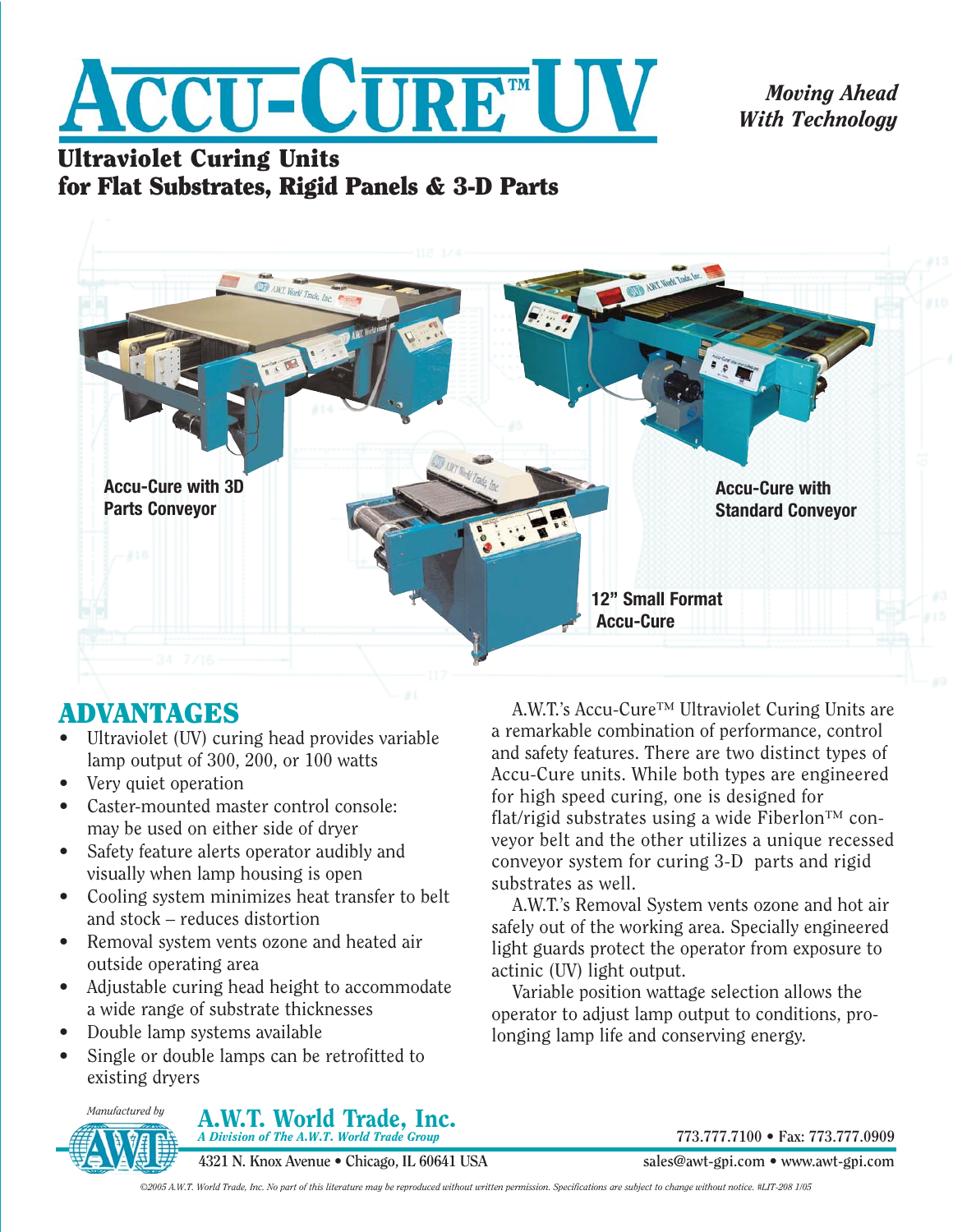# ACCU-CURE™ ULTRAVIOLET CURING UNIT *Consistent Quality - Built to last*

#### Standard Features

- Repositionable UV curing head
- Focused UV reflector is easy to clean
- 12, 24, 36, 48, 60, 72, 80, and 100" curing widths standard; other custom widths available
- Ozone removal system
- Vacuum holddown
- Advanced design light guards
- Strong, heat-resistant 10' Fiberlon™ conveyor

#### Options & Accessories

- Inteli-Guard™ Option synchronizes power settings between the Automatic Screen Printing Press and Accu-Cure UV Dryer. The press powers down automatically when idle
- Heat reduction quartz polished glass for 24" single lamp UV system
- Additional open conveyor per foot 24" wide
- Electrical upgrade to 230 V, 3 Ph, 60 Hz
- Spare parts package
- Dope UV curing system upgrade
- Electrical conversion to 50 Hz

#### Specifications (Standard Conveyor Models)\*



**Flat substrates and rigid panels are transported efficiently on a strong Fiberlon™ conveyor belt. Belt is heat resistant up to 500 F.**



**3-Dimensional parts are transported efficiently on specially-designed, recessed conveyor belts.**

| <b>CATALOG NO.</b> | <b>CURING WIDTH</b>   | <b>CONVEYOR LENGTH</b> | <b>ELECTRICAL</b>  | <b>AMPS</b> |
|--------------------|-----------------------|------------------------|--------------------|-------------|
| <b>ACS-12</b>      | $12^{\circ}$ (30 cm)  | $5'$ (152 cm)          | 230 V, 1 Ph, 60 Hz | 70 A        |
| <b>ACS-24</b>      | $24^{\circ}$ (61 cm)  | $10'$ (305 cm)         | 230 V, 1 Ph, 60 Hz | 70 A        |
| <b>ACS-36</b>      | 36" (91 cm)           | $10'$ (305 cm)         | 230 V, 1 Ph, 60 Hz | 80 A        |
| <b>ACS-48</b>      | 48" (122 cm)          | $10'$ (305 cm)         | 230 V, 1 Ph, 60 Hz | 90 A        |
| <b>ACS-60</b>      | 60" (152 cm)          | $10'$ (305 cm)         | 230 V, 1 Ph, 60 Hz | 110 A       |
| <b>ACS-72</b>      | $72$ " (183 cm)       | $10'$ (305 cm)         | 230 V, 1 Ph, 60 Hz | 110 A       |
| <b>ACS-80</b>      | $80''$ (203 cm)       | 10' (305 cm)           | 230 V, 1 Ph, 60 Hz | 110 A       |
| <b>ACS-100</b>     | $100''$ (254 cm)      | $10'$ (305 cm)         | 230 V, 1 Ph, 60 Hz | 110 A       |
| ACDS-12            | $12''$ (30 cm)        | $7'$ (178 cm)          | 230 V, 1 Ph, 60 Hz | 40 A        |
| ACDS-24            | $24^{\circ}$ (61 cm)  | 15' (457 cm)           | 230 V, 1 Ph, 60 Hz | 40 A        |
| ACDS-36            | $36''$ (91 cm)        | 15' (457 cm)           | 230 V, 1 Ph, 60 Hz | 50 A        |
| ACDS-48            | $48^{\circ}$ (122 cm) | 15' (457 cm)           | 230 V, 1 Ph, 60 Hz | 48 A        |
| ACDS-60            | $60^{\circ}$ (152 cm) | 15' (457 cm)           | 230 V, 1 Ph, 60 Hz | 110 A       |
| ACDS-72            | 72" (183 cm)          | 15' (457 cm)           | 230 V, 1 Ph, 60 Hz | 110 A       |
| <b>ACDS-80</b>     | $80^{\circ}$ (203 cm) | 15' (457 cm)           | 230 V, 1 Ph, 60 Hz | 110 A       |
| <b>ACDS-100</b>    | $100''$ (254 cm)      | 15' (457 cm)           | 230 V, 1 Ph, 60 Hz | 110 A       |

*\* Both the single and double-lamp models can be retrofitted onto your existing dryer - any brand. Custom sizes and models with recessed conveyor are available - call for details.*



A.W.T. World Trade, Inc. *A Division of The A.W.T. World Trade Group* 

**4321 N. Knox Avenue • Chicago, IL 60641 USA** 

**773.777.7100 • Fax: 773.777.0909**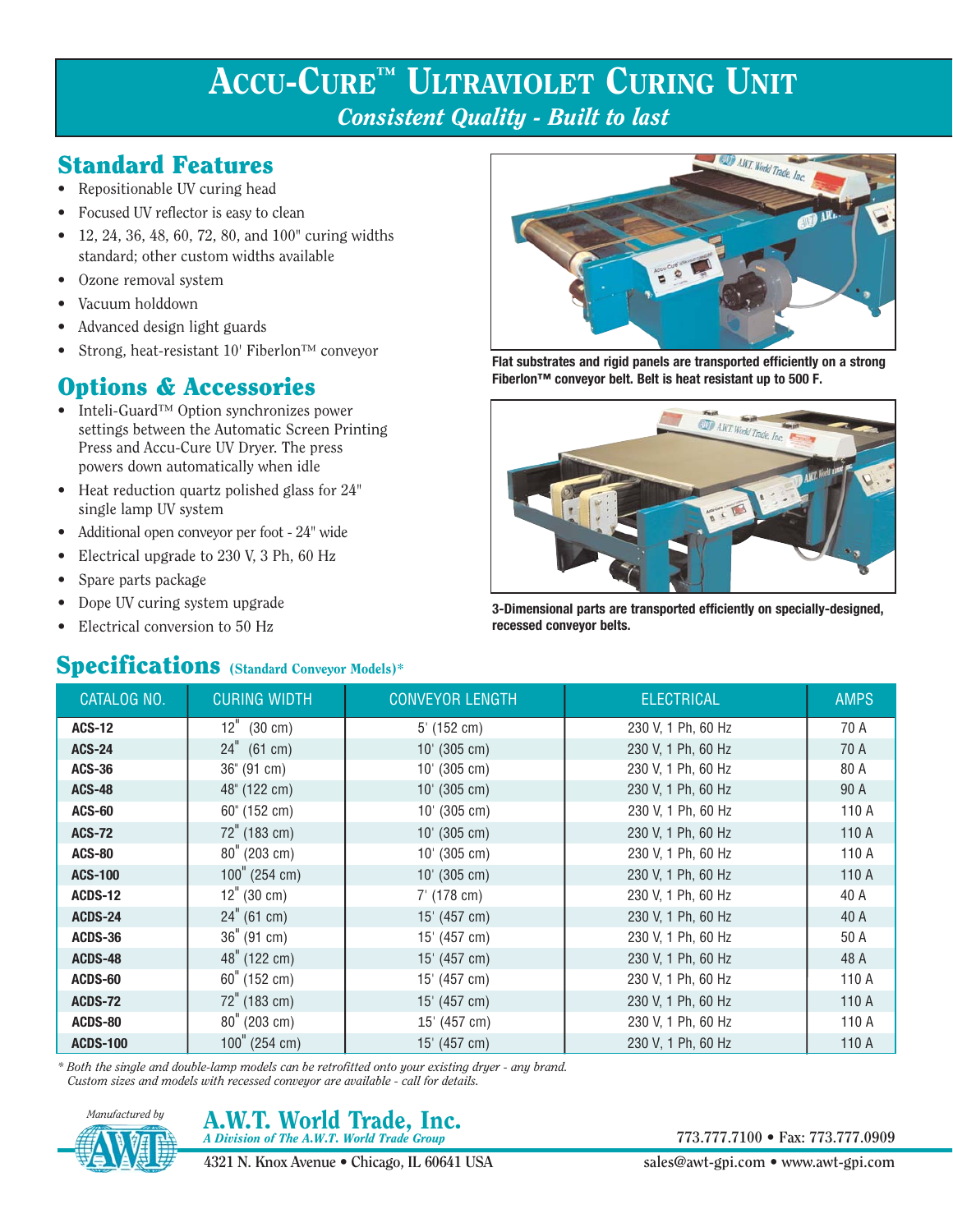# Available with Standard or Recessed Conveyors

The most versatile Accu-Cure utilizes a unique recessed conveyor. The conveyor width and position is controlled electronically from the Belt Position Control Panel and will accommodate many shapes and sizes of 3-D parts as well as



**Advanced reflector design vents ozone to outside exhaust system. Accu-Beam™ focused UV reflector - easy to clean**

**All Accu-Cure Units larger than 12" have a separate belt speed control panel.**



flat substrates and rigid panels. As in all Accu-Cure units, paper, cardstock, plastics, glass and metal objects are protected by a computer designed cooling system which minimizes heat transmission to stock in the curing chamber.



**The Accu-Cure with a recessed conveyor has a third control panel to adjust belt width and position.**



## Retrofit Your Existing Dryer with an A.W.T. UV Curing Head

To retrofit your existing dryer with A.W.T.'s UV Curing Head, simply order one of the units from the chart at the right. Note: Units do not include vacuum hold-down or exhaust system.



**Existing dryer retrofitted with A.W.T. Curing Head.**

#### Specifications (Single & Douple Lamp Systems)

| CATALOG NO.    | <b>LAMP SYSTEM</b> | <b>CURING WIDTH</b> |  |
|----------------|--------------------|---------------------|--|
| $AC-12$        | Single             | $12''$ (30 cm)      |  |
| <b>AC-24</b>   | Single             | $24''$ (61 cm)      |  |
| $AC-36$        | Single             | 36" (91 cm)         |  |
| <b>AC-48</b>   | Single             | 48" (122 cm)        |  |
| AC-60          | Single             | 60" (152 cm)        |  |
| <b>AC-72</b>   | Single             | 72" (183 cm)        |  |
| <b>AC-80</b>   | Single             | $80''$ (203 cm)     |  |
| <b>AC-100</b>  | Single             | 100" (254 cm)       |  |
| <b>ACD-12</b>  | Double             | $12''$ (30 cm)      |  |
| <b>ACD-24</b>  | Double             | $24''$ (61 cm)      |  |
| <b>ACD-36</b>  | Double             | 36" (91 cm)         |  |
| <b>ACD-48</b>  | Double             | 48" (122 cm)        |  |
| <b>ACD-60</b>  | Double             | 60" (152 cm)        |  |
| <b>ACD-72</b>  | Double             | 72" (183 cm)        |  |
| <b>ACD-80</b>  | Double             | 80" (203 cm)        |  |
| <b>ACD-100</b> | Double             | 100" (254 cm)       |  |

#### *Your Complete Manufacturing Source for Screen Printing Equipment, Supplies & Parts*